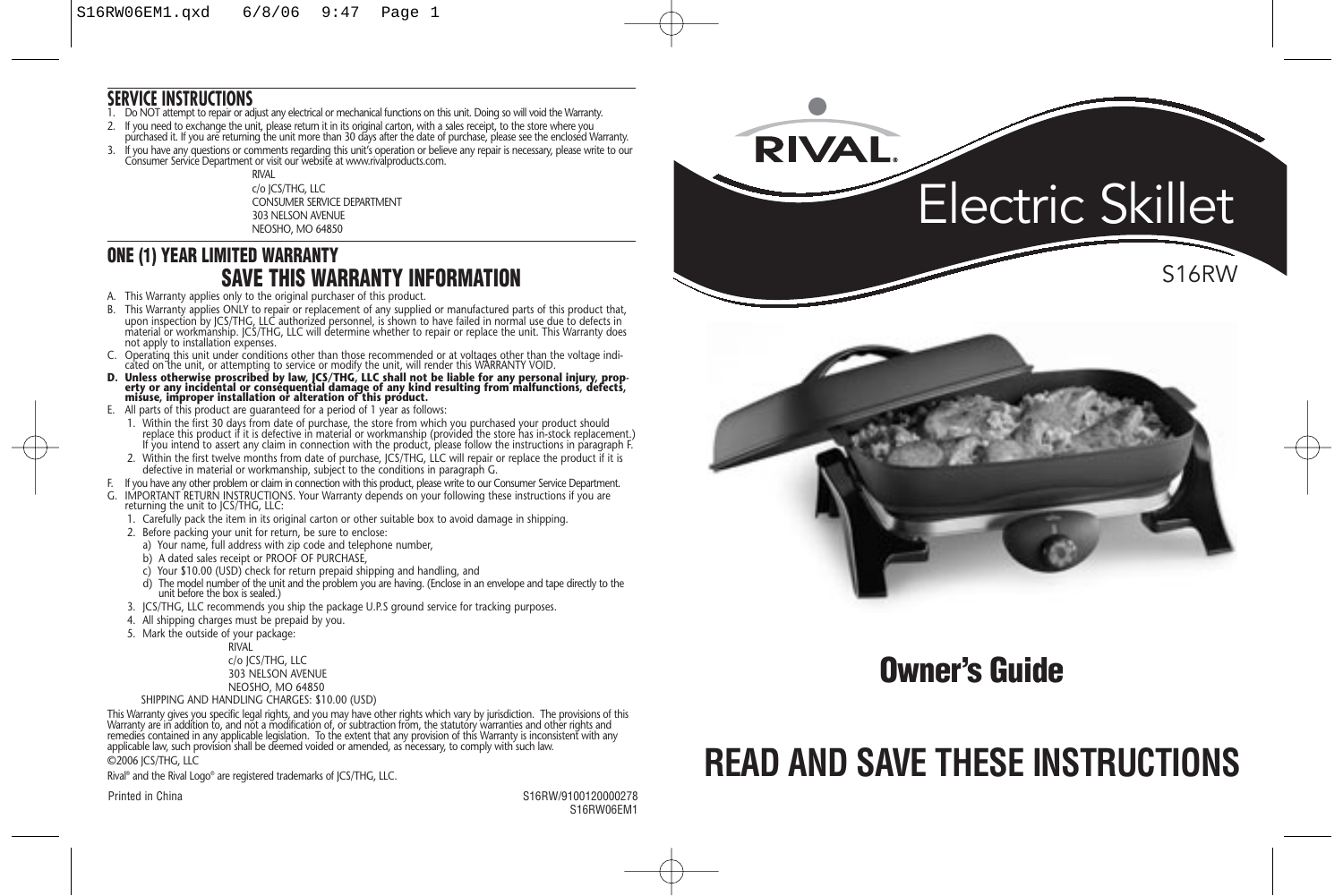## **IMPORTANT SAFEGUARDS**

When using electrical appliances, basic safety precautions should always be followed, including the following:

#### **1. Read all instructions before using.**

- 2. Do not touch hot surfaces. Use handles or knobs.
- 3. To protect against electrical shock, do not immerse HEATING BASE and cord in water or other liquids.
- 4. Close supervision is necessary when any appliance is used near children.This appliance is not to be used by children.
- 5. Unplug from outlet when not in use and before cleaning. Allow to cool before putting on or taking off parts, and before cleaning the appliance.
- 6. Do not operate any appliance with a damaged cord or plug or after the appliance malfunctions or has been damaged in any manner. Call Customer Service (see warranty) to return for examination, repair, or adjustment.
- 7. The use of accessory attachments not recommended by manufacturer may cause injuries.
- 8. Do not use outdoors.
- 9. Do not let cord hang over edge of table or counter, or touch heated surfaces.
- 10. Do not place the assembled appliance or SKILLET PAN on or near a hot gas or electric burner. Do not place the assembled appliance in a heated oven. However, the SKILLET PAN without the LID can be removed from the HEATING BASE and placed in the oven.
- 11. Extreme caution must be used when moving appliance containing hot oil or other hot liquids.
- 12. Do not operate the skillet unless fully assembled. Place SKILLET PAN on HEATING BASE first, turn TEMPERATURE CONTROL DIAL to "OFF" and then plug cord into wall outlet.
- 13. Do not use appliance for other than intended use.
- 14. To disconnect and prior to removing SKILLET PAN from HEATING BASE, turn TEMPERATURE CONTROL DIAL to "OFF", then remove plug from wall outlet.
- 15. Steam escaping from under the LID or the STEAM VENT is hot. Use caution when removing the LID.

# **IMPORTANT SAFEGUARDS (CONT.)**

16. Oven mitts are required when removing a hot LID or SKILLET PAN or to remove cooked food from the SKILLET PAN.

## **SAVE THESE INSTRUCTIONS**

This appliance is for **HOUSEHOLD USE ONLY**.

No user-serviceable parts inside. Do not attempt to service this product.

A short power-supply cord is provided to reduce the hazards resulting from entanglement or tripping over a longer cord. **AN EXTENSION CORD MAY BE USED WITH CARE; HOWEVER, THE MARKED ELECTRICAL RATING SHOULD BE AT LEAST AS GREAT AS THE ELECTRICAL RATING OF THE SKILLET**.

The extension cord should not be allowed to drape over the counter or tabletop where it can be pulled on by children or unintentionally tripped over.

#### **POLARIZED PLUG**



This appliance has a polarized plug (one blade is wider than the other). To reduce the risk of electric shock, this plug will fit into a polarized outlet only one way. If the plug does not fit fully into the outlet, reverse the plug. If it still does not fit, contact a qualified electrician. Do not attempt to modify the plug in any way. If the plug fits loosely into the AC outlet or if the AC outlet feels warm do not use that outlet.

**CAUTION:** Some countertops are more sensitive to heat, use care not to place skillet or SKILLET PAN on surfaces where heat may cause damage.

**ELECTRIC POWER:** If electric circuit is overloaded with other appliances, skillet may not operate properly. Skillet must be operated on a separate circuit from other operating appliances.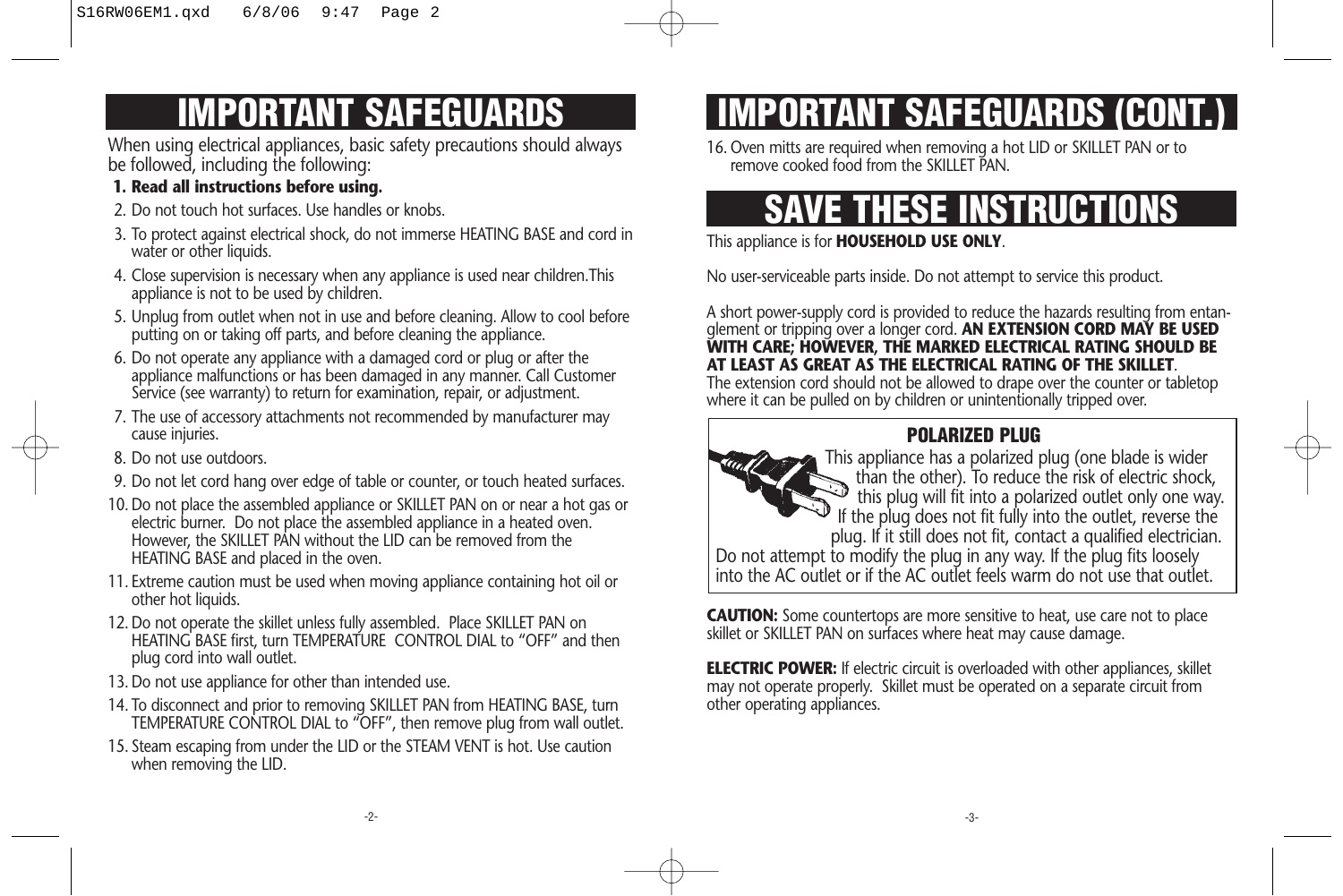#### **KNOW YOUR ELECTRIC SKILLET**



#### **HOW TO USE YOUR ELECTRIC SKILLET**

Before use, wash the SKILLET PAN and LID in warm soapy water or in the dishwasher and dry completely.

**CAUTION:** Do not immerse HEATING BASE in water or other liquids.

- 1. Set the skillet on a flat, dry, heat resistant surface.
- 2. Make sure that the SKILLET PAN is sitting securely on the HEATING BASE. If the SKILLET PAN is not secure on the HEATING BASE, the product may not function properly.
- 3. Turn TEMPERATURE CONTOL DIAL to "OFF". Plug skillet into standard 120V AC outlet and turn TEMPERATURE CONTROL DIAL to desired setting, by aligning the temperature with the POWER INDICATOR LIGHT. The POWER INDICATOR LIGHT will come on and remain on while the TEMPERATURE CONTROL DIAL is on the WARM or higher settings. Warm Setting: WARM is recommended for keeping already hot, fully cooked food at the perfect serving temperature. We do not recommend using the WARM setting for more than 4 hours.
- 4. Preheat the skillet with the LID on for 10 -15 minutes. NOTE: Due to manufacturing process, during initial use of this appliance, some slight smoke and/or odor may be detected. This is normal with many heating appliances and will not recur after a few uses.

#### **HOW TO USE YOUR ELECTRIC SKILLET (CONT.)**

- 5. The STEAM VENT allows steam to escape while cooking with the LID in place. **CAUTION:** Escaping steam is HOT! Be careful when removing or lifting LID. Oven mitts are required when handling the LID or SKILLET PAN.
- 6. When cooking is complete turn TEMPERATURE CONTROL DIAL to "OFF".
- 7. Prior to removing pan from HEATING BASE, turn TEMPERATURE CONTROL DIAL to "OFF" and remove plug from wall outlet.
- 8. The SKILLET PAN can be removed from the HEATING BASE and placed in the oven for baking or roasting. The LID must be removed when using the SKILLET PAN in the oven.
- 9. The SKILLET PAN can be used as a serving piece. When placing the SKILLET PAN on a countertop, kitchen table or other surface, place a hot plate or trivet that measures at least 3 /8" high under the pan to prevent burning or discoloration of the surface.

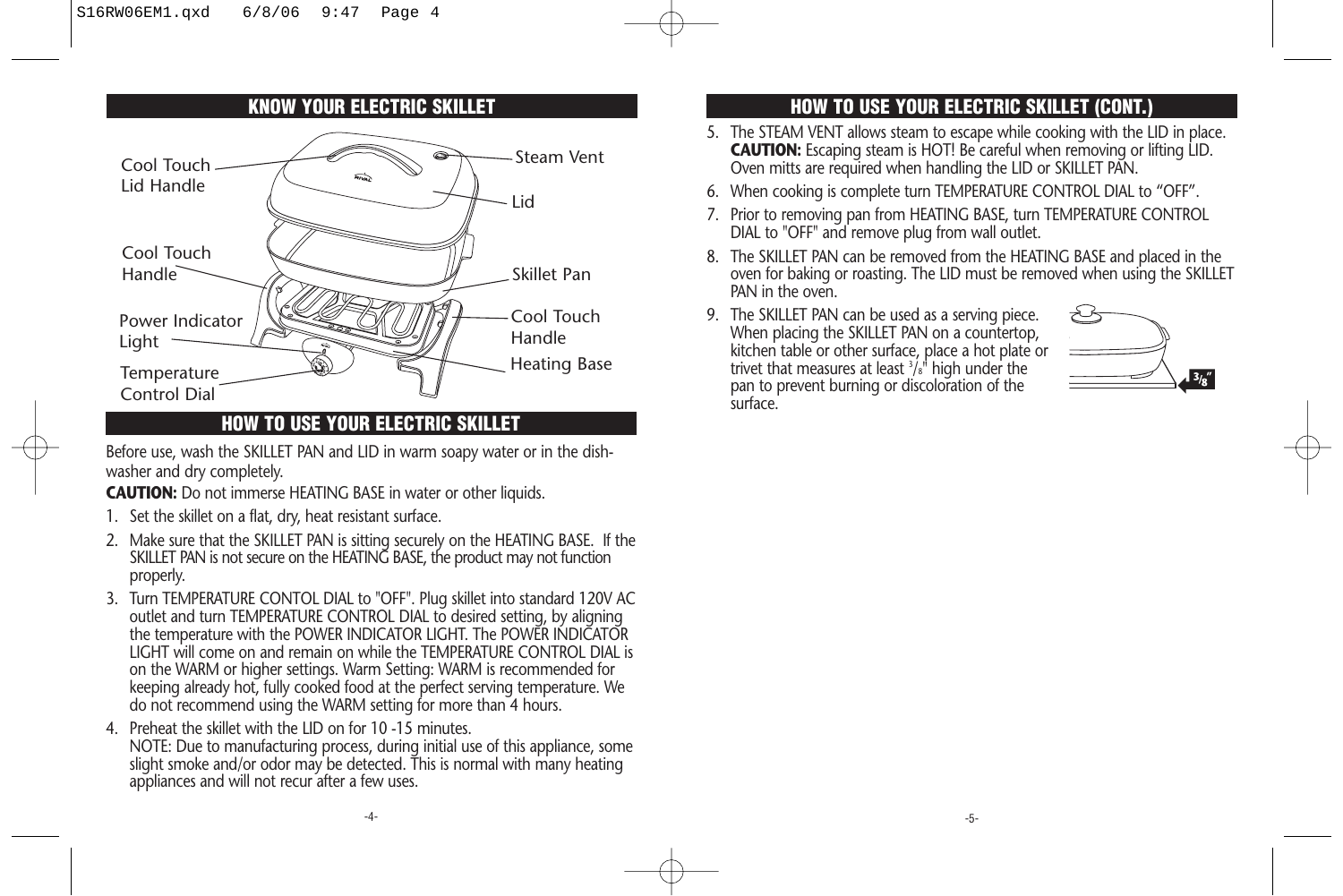#### **HOW TO CLEAN YOUR SKILLET**

**CAUTION:** Skillet is hot: handle carefully.

- 1. When cooking is complete, turn TEMPERATURE CONTROL DIAL to "OFF" by aligning with the POWER INDICATOR LIGHT. Unplug the cord from the outlet and allow skillet to cool before cleaning.
- 2. The SKILLET PAN and LID can be washed in the dishwasher or in warm soapy water with a soft cloth. **CAUTION:** The HEATING BASE is not immersible.
- 3. With a damp cloth, clean the skillet HEATING BASE and TEMPERATURE CONTROL PANEL.

#### **HELPFUL HINTS**

- Before using the skillet for the first time, lightly brush cooking surface with vegetable oil. Heat, uncovered, to 300°F. Turn "OFF" and cool completely. Wipe away excess oil.
- Use only nylon or heat-proof plastic cooking utensils. Metal utensils may scratch the non-stick surface.
- $\bullet$  This skillet is not designed to deep fry. To pan-fry, do not use more than  $1$  cup of oil. Select a vegetable oil or peanut oil for frying, butter and olive oil should only be used to sauté foods on a lower temperature setting.

#### **TEMPERATURE GUIDE**

The cooking temperatures listed in this user manual are estimates. Adjust the cooking temperature slightly up or down to achieve the results you prefer.

| <b>FOOD</b>                      | <b>AMOUNT</b>      | <b>TIME/DIRECTIONS</b>                                                                                                                                          | <b>SKILLET TEMP.</b>        |
|----------------------------------|--------------------|-----------------------------------------------------------------------------------------------------------------------------------------------------------------|-----------------------------|
| <b>BURGERS</b>                   | / Ib patties.      | 5 to 9 minutes/per side (med.)                                                                                                                                  | 350°F - 400°F               |
| <b>STEAK</b>                     | 1" thick, boneless | 9 to 12 minutes/per side                                                                                                                                        | 350°F - 400°F               |
| <b>CHICKEN</b>                   | boneless breasts   | 6 to 7 minutes/per side                                                                                                                                         | 350°F - 400°F               |
| <b>FRENCH TOAST</b>              |                    | 3 to 5 minutes/per side                                                                                                                                         | 350°F - 400°F               |
| <b>PANCAKES</b>                  |                    | 1 to 3 minutes/per side                                                                                                                                         | 350°F - 400°F               |
| <b>EGGS</b><br>Fried             |                    | 2 to 3 minutes/first side<br>1 to 2 minutes/second side<br>Melt 1 to 2 tsp. butter or<br>margarine in skillet                                                   | 300°F                       |
| Poached                          | 1 to 6 eggs        | 2 to 3 minutes                                                                                                                                                  | $250^{\circ}$ F or<br>300°F |
|                                  |                    | Pour 2 cups water and 1 tsp.<br>cider vinegar in skillet. Heat to<br>boiling. Break each egg<br>into a bowl; slip into water.<br>Cover and cook 2 to 3 minutes. |                             |
| Scrambled                        |                    | 3 to 4 minutes<br>Melt 1 to 2 tbs.<br>butter or margarine in skillet.<br>Add eggs, cook, stir gently,<br>until set and cooked.                                  | 300°F                       |
| <b>BACON</b>                     |                    | 5 minutes/first side<br>1 to 3 minutes/second side                                                                                                              | 350°F - 400°F               |
| <b>SAUSAGE LINKS</b>             |                    | 8 to 10 minutes                                                                                                                                                 | 350°F - 400°F               |
| <b>SAUSAGE</b><br><b>PATTIES</b> |                    | 6 minutes/first side<br>5 to 6 minutes/second side                                                                                                              | 350°F - 400°F               |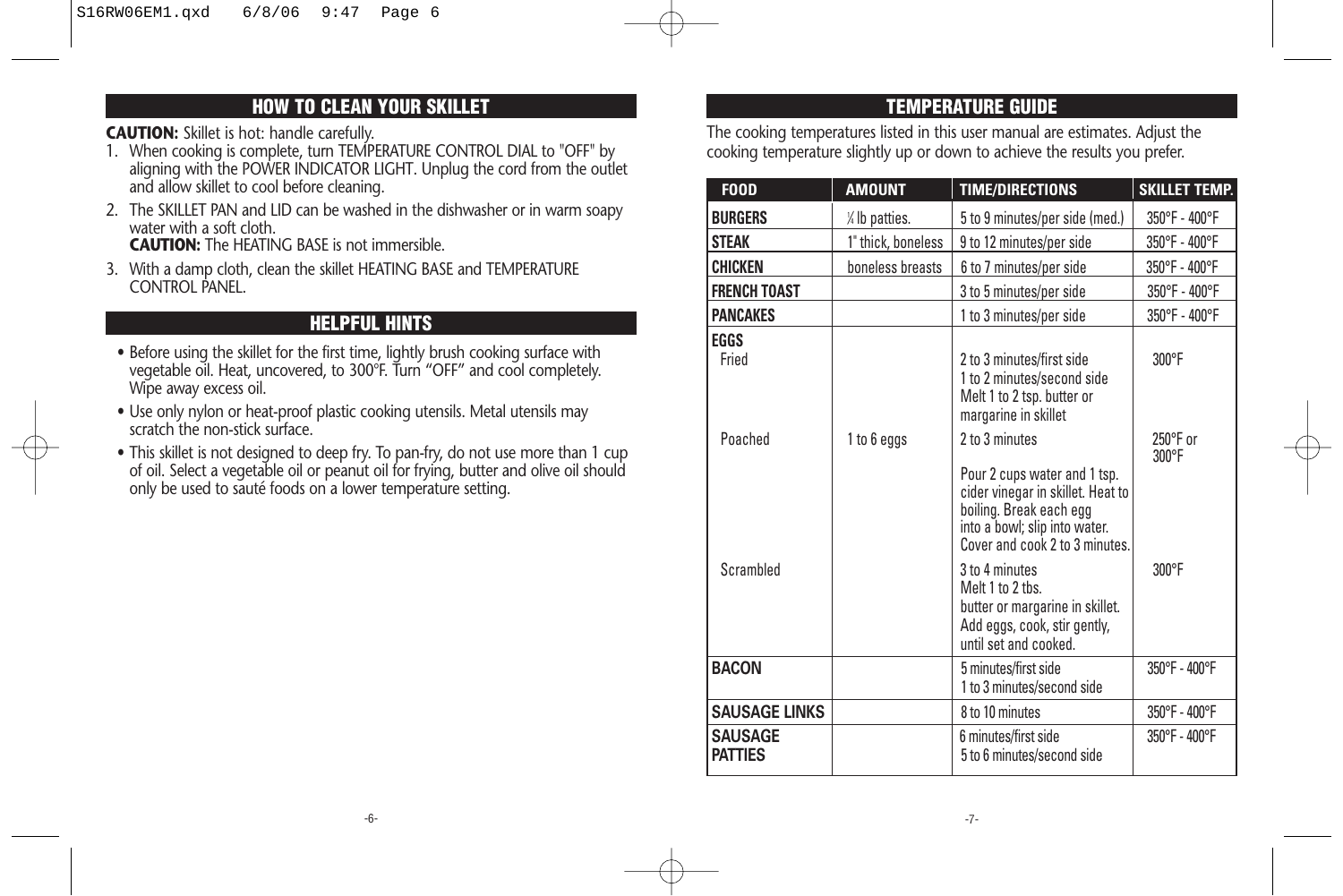#### **RECOMMENDED INTERNAL TEMPERATURE FOR MEAT**

| <b>FOOD</b>                 | <b>MINIMUM INTERNAL TEMPERATURE</b> |
|-----------------------------|-------------------------------------|
| <b>STEAK</b>                | 145°F (medium rare)                 |
|                             | 160°F (medium)                      |
|                             | 170°F (well done)                   |
| <b>BURGERS(Ground Beef)</b> | $160^{\circ}F$                      |
| <b>CHICKEN BREAST</b>       | $170^{\circ}F$                      |
| <b>PORK CHOPS</b>           | 160°F (medium)                      |
|                             | 170°F (well down)                   |
| <b>HAM</b>                  | $160^{\circ}F$                      |

**NOTE:** Use this guide along with an "instant-read" meat thermometer to check internal food temperature. The thermometer should penetrate the thickest part of the food.

### **RECIPES**

#### **APPLE NUT PANCAKES**

2 tablespoons butter or margarine Dash nutmeg 1 ⁄2 cup plus 2 tablespoons all-purpose flour <sup>2</sup> 1<sup>1</sup>/<sub>2</sub> teaspoons sugar 1 egg 2 teaspoons baking powder <sup>1</sup> 1/<sub>2</sub> teaspoon vanilla 1 ⁄4 teaspoon cinnamon Vegetable oil

⁄3 cup milk ⁄2 cup peeled and finely chopped apple 2 tablespoons chopped pecans or walnuts

Melt butter. Set aside to cool slightly. Combine flour, sugar, baking powder and spices in a small bowl. Combine melted butter and milk in mixing bowl. Add egg and beat lightly to combine. Blend in flour mixture, stirring just until combined. Fold in apple and nuts. Preheat skillet to 350°F. Brush lightly with oil. Pour about 1 ⁄4 cup batter for each pancake. Cook until bubbles come to the surface and the bottom is golden brown, about 2 minutes. Serve 3 warm with maple syrup for breakfast or brunch or top with ice cream, additional nuts and caramel syrup for dessert.

### **CLASSIC FRENCH TOAST**<br>1 egg, slightly beaten

1/<sub>2</sub> cup milk <sup>1/4</sup> teaspoon vanilla extract confectioner's sugar Dash nutmeg or cinnamon Maple syrup 1 ⁄2 teaspoon vanilla

1 tablespoon butter or margarine 2 slices French bread, sliced 1-inch thick<br>Confectioner's sugar

Combine egg, milk, spices and sugar in shallow pan. Preheat skillet to 350°F . Add butter to skillet. Dip both sides of bread quickly into egg mixture then place in skillet. Cook 2 to 3 minutes per side or until bread is golden brown. Dust each piece lightly with confectioner's sugar and serve with maple syrup.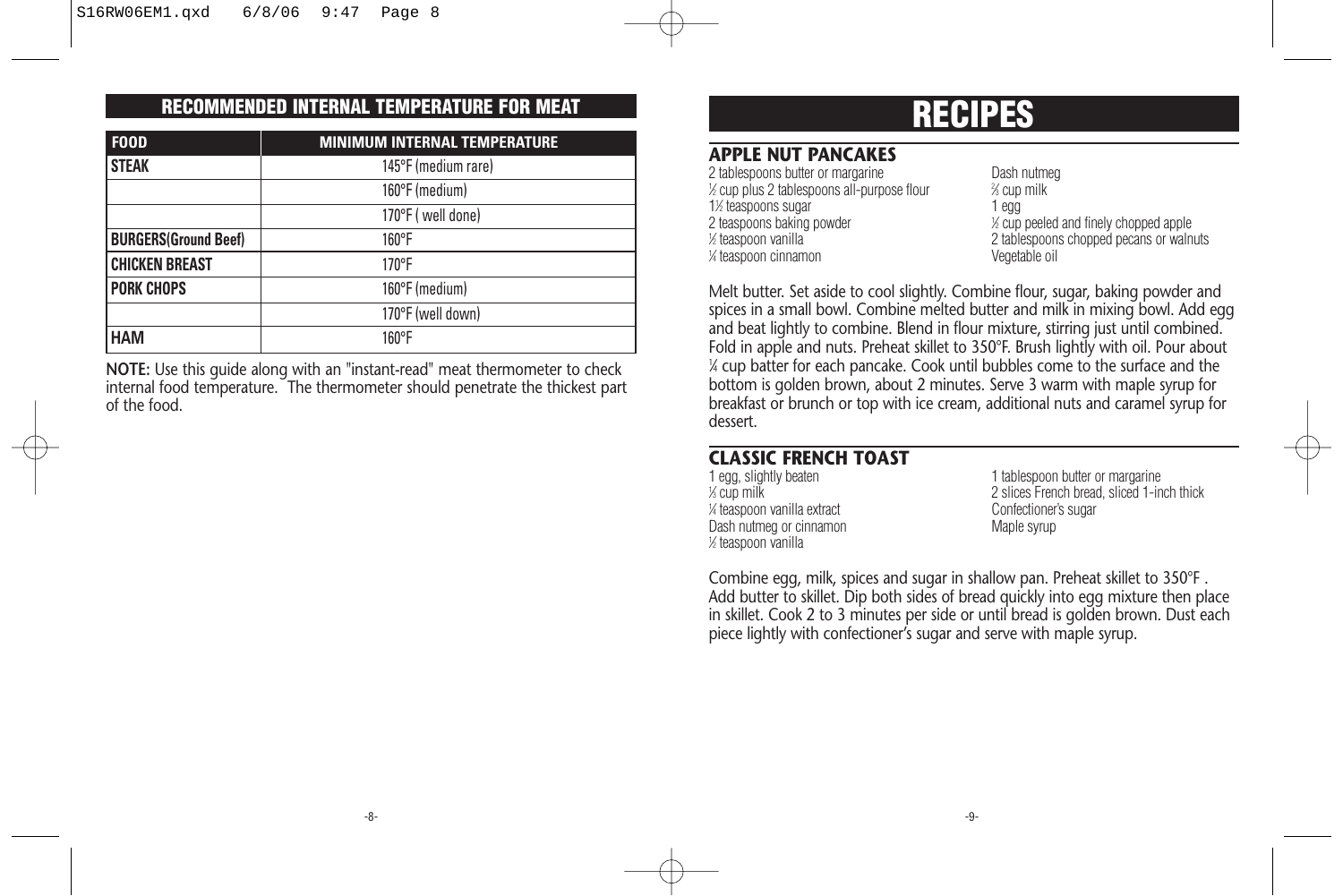### **RECIPES**

#### **DENVER OMELET**

1 ⁄2 cup diced, cooked ham 3 eggs 1 ⁄4 cup chopped green bell pepper 2 tablespoons water 1 ⁄4 cup sliced fresh mushrooms <sup>1</sup> 1 green onion, sliced Dash cayenne pepper 1 tablespoon butter or margarine

⁄8 teaspoon salt ⁄3 cup (1-ounce) cheddar cheese, shredded

Set skillet temperature to 300°F. Add ham, green bell pepper, mushrooms, onions and butter. Sauté 2 minutes, stirring frequently. Arrange vegetables in an even layer. Lightly beat eggs with water, salt and cayenne pepper; pour egg mixture over ham and vegetables. Cover and cook 4 minutes or until eggs are set. Sprinkle with cheese, cover and cook additional 2 minutes. To serve, slice omelet in half then gently fold each part in half. Lift omelets from skillet with a wide spatula.

#### **HAM AND EGG FAVORITE**

1 tablespoon butter or margarine 2 eggs  $\frac{1}{4}$  cup chopped onion  $\frac{1}{4}$ 2 tablespoons all-purpose flour <sup>1</sup> 1 ⁄4 cup milk <sup>3</sup>

⁄2 cup chopped cooked ham ⁄2 cup chopped fresh spinach ⁄4 cup (3-ounces) Swiss cheese, shredded

Set skillet temperature to 300°F. Add butter and melt. Add onions and sauté until onions are tender, about 2 minutes, remove onion from skillet and set aside. Combine flour, milk and eggs; beat lightly to blend. Pour egg mixture into pan. Cover and cook 2 minutes. Arrange ham, spinach and cooked onions evenly over eggs. Sprinkle cheese evenly over top. Cover and cook additional 2 minutes. Gently cut into four pie-shaped wedges. Lift each wedge onto serving plate.

### **RECIPES**

#### **CHEESE AND BACON POTATOES**

6 slices bacon 4 large potatoes, thinly sliced with skins on 1 can (4-ounces) chopped green chilies

⁄4 cup onion, finely chopped ⁄2 cup (6-ounces) cheddar cheese, shredded

Place bacon in cold skillet. Set skillet temperature to 350°F. Fry bacon until crisp, remove and drain. Carefully remove grease, reserving 2 tablespoons bacon grease in skillet. Add potatoes to skillet; cover and cook 10 minutes. Turn potatoes and cook an additional 5 minutes. Crumble bacon and combine with green chilies and onion. Sprinkle over potatoes. Top with cheese; cover and cook 5 more minutes.

### **PASTA WITH PEPPERS AND CHICKEN** 1 clove garlic, minced

1 whole boneless, skinless chicken breast, cut into 1 ⁄2-inch x 2-inch strips <sup>3</sup> 1 cup sliced red, green or yellow bell pepper

(or combination) and drained

1 ⁄2 teaspoon basil

Pinch ground red pepper 1 tablespoon olive oil Salt and ground black pepper to taste ⁄2 teaspoons cornstarch ⁄4 cup chicken broth

Set skillet temperature to 350°F. Add garlic and oil and sauté 2 minutes. Add chicken; cook and stir for 5 minutes. Stir in bell peppers and allow to cook additional 2 minutes or until vegetables are crisp tender and chicken is done. Reduce temperature to 250°F. Blend seasonings and cornstarch into chicken broth, stirring until well blended. Pour broth mixture into skillet. Heat, stirring gently, 1 minute or until mixture is hot and thickened. Serve over pasta. Makes 2 servings.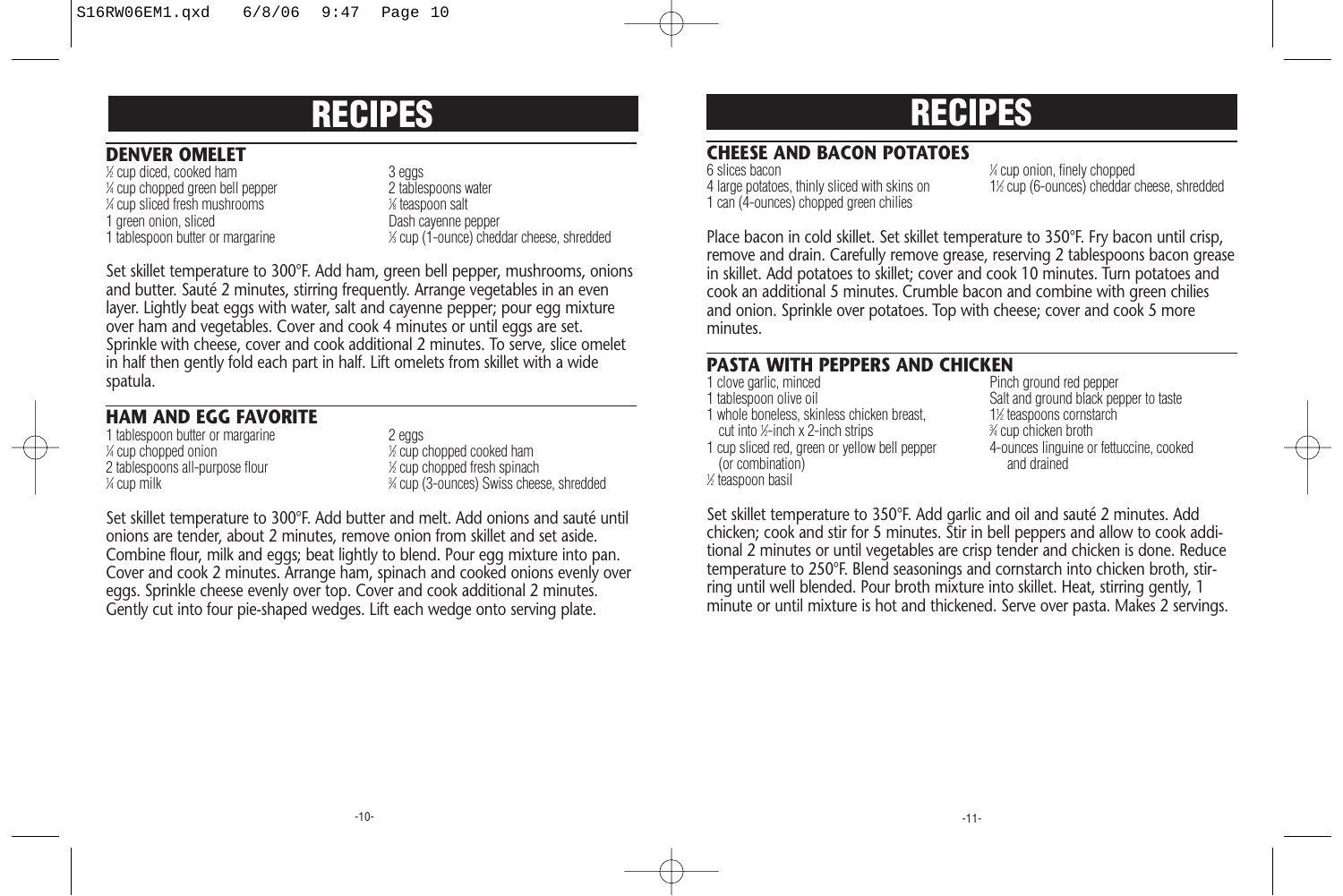### **RECIPES**

#### **EASY BEEF FAJITAS**

Juice of 2 limes <sup>1</sup> 2 tablespoons olive oil 1 ⁄2 teaspoons ground cumin <sup>1</sup> ⁄2 cup (2-ounces) monterey jack 1 1 clove garlic, minced<br>1/2 feaspoon red pepper flakes states and Guacamole, optional (Salsa, optional) % teaspoon red pepper flakes states and some Salsa, optional Freshly ground black pepper, to taste Sour cream, optional<br>
%-Ib. top round steak, thinly sliced Chopped tomatoes, optional 3 ⁄4-lb. top round steak, thinly sliced Chopped tomatoes, optional 1 small onion, thinly sliced

⁄2 green or red bell pepper, thinly sliced or cheddar cheese, shredded<br>Guacamole, optional

Combine lime juice, 1 tablespoon olive oil, cumin, salt, garlic, red pepper and black pepper in bowl. Add beef and allow to stand, at room temperature, for 30 minutes. Set skillet temperature to 350°F. Add remaining 1 tablespoon olive oil, onion and pepper and stir gently. Cover and cook 1 to 2 minutes or until vegetables are tender. Remove vegetables and keep warm. Drain meat, discard marinade and place meat in skillet, Sauté meat 7 to 9 minutes or until done. Meanwhile, wrap tortillas in aluminum foil and heat in oven for 5 minutes. To assemble, spoon about ¼ of meat and vegetables into center of each warmed tortilla. Sprinkle with 2 tablespoons cheese. Roll tortilla and place on serving plate. Garnish, as desired, with guacamole, salsa, sour cream and/or chopped tomatoes.

#### **SHRIMP AND VEGETABLE STIR-FRY**

| %-Ib. raw, shrimp, shelled and deveined | 2 stalks celery, sliced                         |
|-----------------------------------------|-------------------------------------------------|
| 2 tablespoons light soy sauce           | 1 small sweet red bell pepper, in thin strips   |
| 2 tablespoons dry sherry                | 1 cup broccoli flowerettes                      |
| 2 teaspoons cornstarch                  | $\frac{1}{2}$ medium onion, thinly sliced       |
| 1 teaspoon grated gingerroot            | 5 large fresh mushrooms, sliced                 |
| 1 tablespoon vegetable oil              | 1/2 package (3-ounces) frozen snow peas, thawed |

Place cleaned shrimp in bowl. Combine soy sauce, sherry, cornstarch, and gingerroot; pour over shrimp. Preheat skillet to 400°F. Add oil to skillet. Stir-fry celery, red bell pepper, broccoli and onions for 2 minutes. Add shrimp with marinade and stir-fry additional 2 minutes or until shrimp turn pink. Add mushrooms and snow peas. Stir-fry until heated through.

### **RECIPES**

#### **PORK CHOPS WITH SPANISH RICE**

2 to 4 center cut pork chops, about 1 ⁄2-inch thick <sup>1</sup> 1 ⁄3 cup chopped onion <sup>1</sup>  $\frac{1}{4}$  cup chopped green bell pepper  $1$  can (14)

⁄3 cup raw long grain rice ⁄2 teaspoon chili powder ⁄2-ounces) whole tomatoes

Set skillet temperature to 350°F. Add chops and cook on first side 5 minutes. Turn chops; add onion and green bell pepper. Cook, stirring vegetables occasionally, 2 minutes. Reduce temperature to "WARM". Add rice, chili powder and tomatoes and stir to blend into vegetables. Cover and cook 25 to 30 minutes, stirring occasionally.

#### **CHICKEN CACCIATORE**

| 2 tablespoons vegetable oil                                                                        | % cup chopped green bell pepper       |
|----------------------------------------------------------------------------------------------------|---------------------------------------|
| 3 to 4 pieces chicken (thighs, legs, of halved breasts) 1 can (4-ounces) sliced mushrooms, drained |                                       |
| % cup chopped onion                                                                                | 1 bay leaf                            |
| 1 clove garlic, minced                                                                             | 1 teaspoon Italian seasoning          |
| 1 can (14½-ounces) peeled, diced tomatoes                                                          | Salt and ground black pepper to taste |
| Hot cooked spaghetti or other pasta                                                                |                                       |

Set skillet temperature to 350° F. Add oil. Arrange chicken pieces, skin side-down in skillet. Cook chicken until well browned on first side, about 5 minutes. Turn chicken. Add onion and garlic around chicken. Cook 3 minutes, or until onion is cooked, but not brown. Reduce temperature to "WARM". Add remaining ingredients, except spaghetti. Cover and cook 30 to 40 minutes, or until chicken is cooked. Stir sauce and spoon over chicken occasionally. Serve chicken and sauce over spaghetti or other pasta.